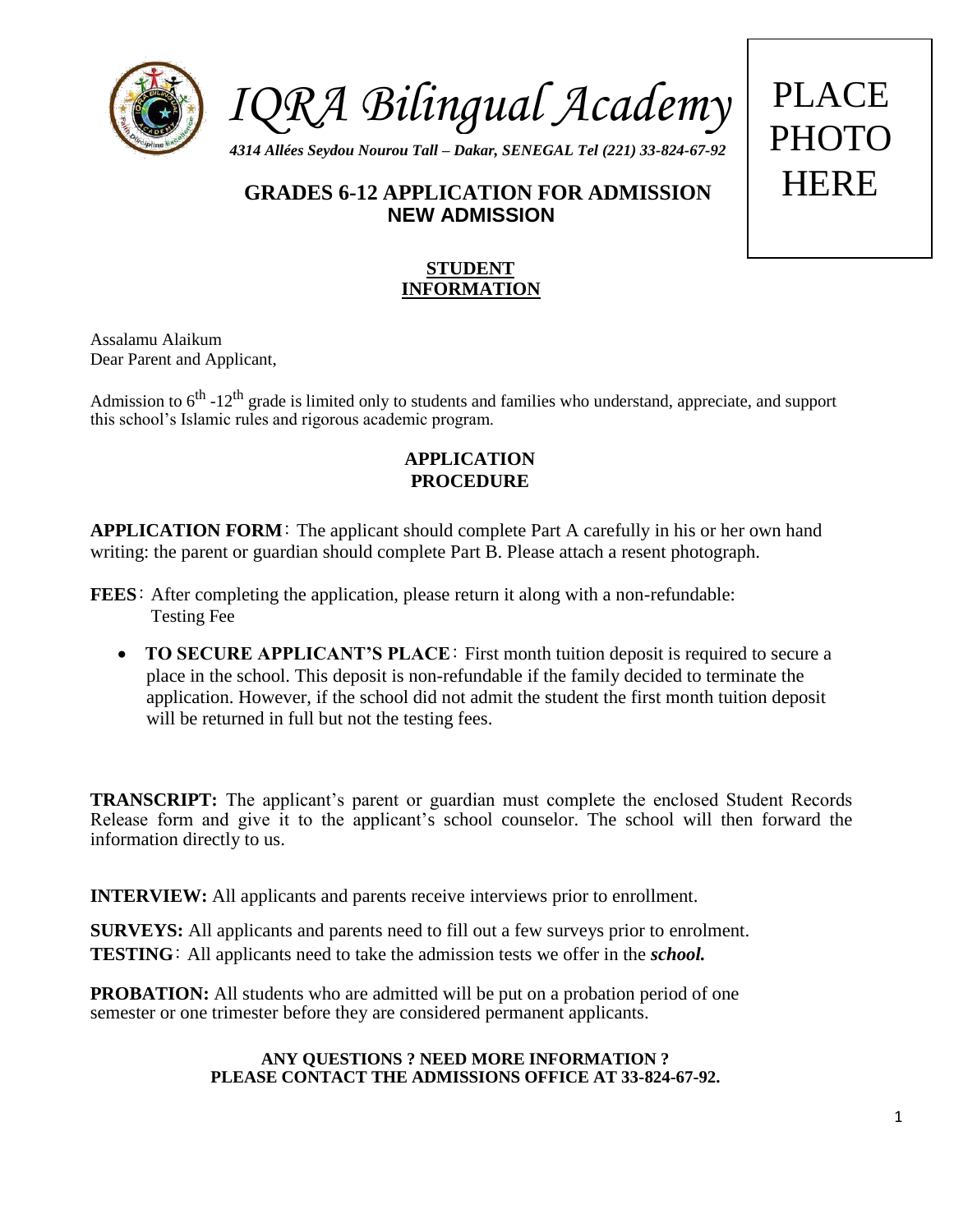

*4314 Allées Seydou Nourou Tall – Dakar, SENEGAL Tel (221) 33-824-67-92*

## **6-12th APPLICATION FOR ADMISSION NEW ADMISSION**

### **Part A. To be completed by the student.** *Please use the back of this page if necessary to complete your answers.*

|    | Name of Applicant: First Name Last Name                                                                                                                      |                                                  |                |         | $Age \underline{\hspace{2cm}}$ |
|----|--------------------------------------------------------------------------------------------------------------------------------------------------------------|--------------------------------------------------|----------------|---------|--------------------------------|
|    |                                                                                                                                                              |                                                  |                |         |                                |
|    |                                                                                                                                                              |                                                  |                |         |                                |
|    |                                                                                                                                                              |                                                  |                |         |                                |
|    | Has applicant ever attended <i>IQRA Bilingual Academy?</i> Yes, in 20                                                                                        |                                                  | N <sub>0</sub> |         |                                |
| 1. | From what person or publication did you hear about <i>IQRA Bilingual Academy</i> ?<br>In which academic subjects are you most interested? Why?               |                                                  |                |         |                                |
| 2. | What are your career goals?                                                                                                                                  |                                                  |                |         |                                |
| 3. | Are there any subjects in which you feel you need some help? If so, which ones and what do you feel is<br>causing the difficulty?                            |                                                  |                |         |                                |
| 4. | What would you like to accomplish at $IQRA$ Bilingual Academy? (Please be specific)                                                                          |                                                  |                |         |                                |
| 5. | Have you ever skipped or repeated a grade Yes No If yes which grade?                                                                                         |                                                  |                |         |                                |
| 6. | Please check the appropriate boxes to indicate your talents and interest. Also place an " $X$ " by the area in<br>which you have received an award or honor. |                                                  |                |         |                                |
|    |                                                                                                                                                              | Very Interested   Not Interested   Above Average |                | Average |                                |
|    | <b>Reading</b>                                                                                                                                               |                                                  |                |         |                                |
|    | <b>Mathematics</b>                                                                                                                                           |                                                  |                |         |                                |
|    | Science                                                                                                                                                      |                                                  |                |         |                                |
|    | <b>Creative Writing</b>                                                                                                                                      |                                                  |                |         |                                |
|    | History                                                                                                                                                      |                                                  |                |         |                                |
|    | <b>School Leadership</b>                                                                                                                                     |                                                  |                |         |                                |
|    | Drama                                                                                                                                                        |                                                  |                |         |                                |
|    | Speech/Debate                                                                                                                                                |                                                  |                |         |                                |
|    | Arabic                                                                                                                                                       |                                                  |                |         |                                |
|    | Art                                                                                                                                                          |                                                  |                |         |                                |
|    | <b>Quran Memorization/Tafseer</b>                                                                                                                            |                                                  |                |         |                                |
|    | <b>Islamic Studies</b>                                                                                                                                       |                                                  |                |         |                                |
|    | <b>Computers</b>                                                                                                                                             |                                                  |                |         |                                |
|    | <b>Team Sports</b>                                                                                                                                           |                                                  |                |         |                                |

**Other :**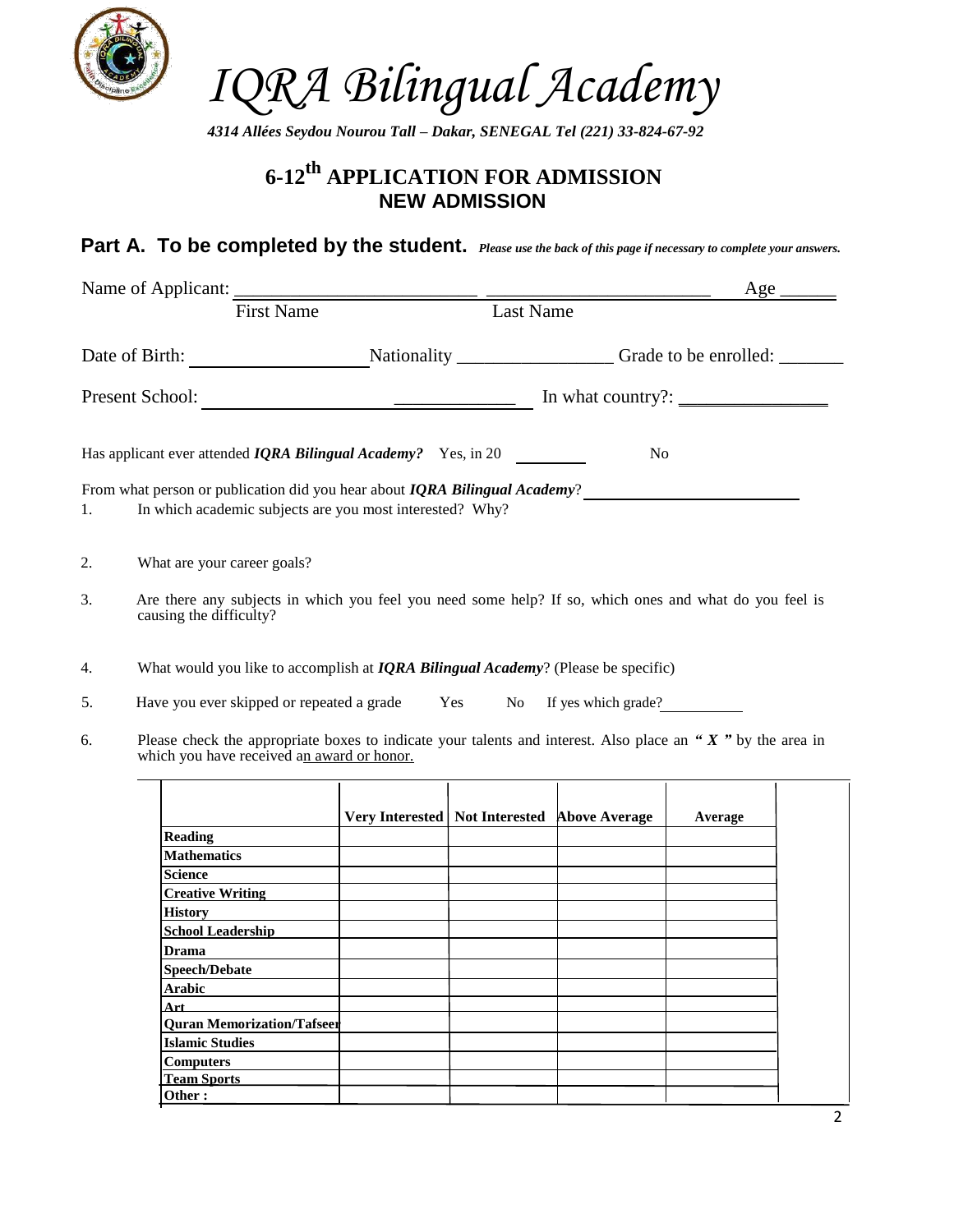

*4314 Allées Seydou Nourou Tall – Dakar, SENEGAL Tel (221) 33-824-67-92*

## **6-12th APPLICATION FOR ADMISSION NEW ADMISSION**

### **Part B. To be completed by the parent.**

#### **PARENTAL QUESTIONNAIRE AND CONFIDENTIAL PRELIMINARY HEALTH REPORT**

- **1.** What would you like to see your child accomplish through his or her education at *IQRA Bilingual Academy?*
- *2.* Which of your child's qualities do you respect and admire most?
- 3. In extracurricular activities does your child generally continue with his or her own interests once begun? YES NO
- 4. How does your child usually spend his/her free time?
- 5. Is there an area of potential in our child that you would especially like developed further?
- 6. Is there any academic area or areas in which you would particularly like to see your child improve?
- 7. What type of things upset your child?

#### **If the answer to any of the questions is "yes", please explain in full on the back of this paper**.

- 9. Has your child ever had physical, mental, emotional, scholastic, or disciplinary difficulties? YES NO
- 10. Has he or she ever been prescribed Ritalin or any other drug for hyperactivity? YES NO
- 11. Are there any restrictions regarding his or her physical activities? YES NO

#### *I certify that all above statements are true to the best of my knowledge.*

Signature of Parent Guardian with Legal Custody Date